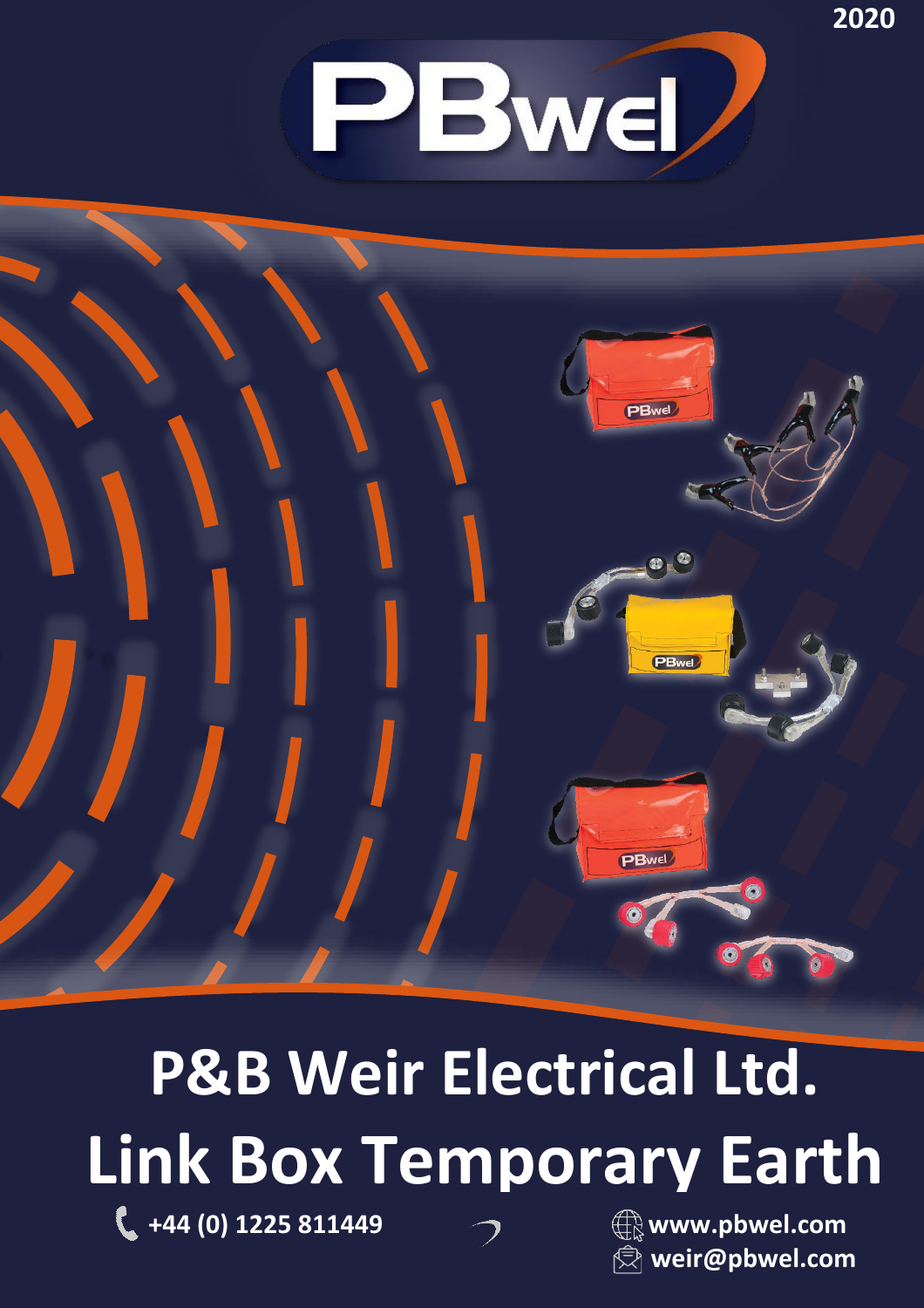**LAST UPDATED 08/03/2021/SM**

## **CE80, CE78/A & CE78/C LINK BOX TEMPORARY EARTH KITS**

The PBwel Link Box (Switching Point) Earthing Kits are available for a range of designs and are used whilst maintenance, electrical diversion or cable testing is undertaken. Developed with National Grid in accordance with the NSI 5.



### **PRODUCT BENEFITS**

- Simple to apply
	- Supplied in a protective carrying bag
	- Fully tested & Type Registered
	- High insulation rating
- Robust construction
- Special clamp design



### **CE80 LINK BOX SHORT TERM TEMPORARY EARTH KIT (BRONZE/ COPPER TEMPORARY KIT)**

Comprising 4-off CE80 sprung loaded insulated bronze clamps, connected by flexible copper stranded cables. To be used upon a Link Box for temporary earthing whilst the main earthing kit is applied.

Current Rating: 150A/5mins Short Circuit Rating: 4.9kA/ 1s Insulating Rating: Typically 2kV/ 1min Conductor Size: 1-1/2" x ½" nominal **Product Number: EFU-19311**

### **CE78/A LINK BOX TEMPORARY EARTH KIT (ALUMINIUM KIT/M12 FITTING)**

The Link Box Earthing Kit is used upon underground Earth Link boxes (modern metric-type). The kit is denoted by black handles and M12 threaded aluminium clamps. Supplied with an aluminium temporary junction plate in a yellow fabric reinforced PVC carrying bag for easy and safe handling. Continuous Current Rating: 150A Short Circuit Rating: 7.9kA/ 1sec

Insulation Rating: Typically 2kV/ 1min **Product Number: EFU-19309** 





**+44 (0) 1225 811449 www.pbwel.com P&B Weir Electrical Limited, Unit 1, Leafield Way, Leafield Ind. Est. Corsham, Wiltshire, SN13 9SW**

**weir@pbwel.com**